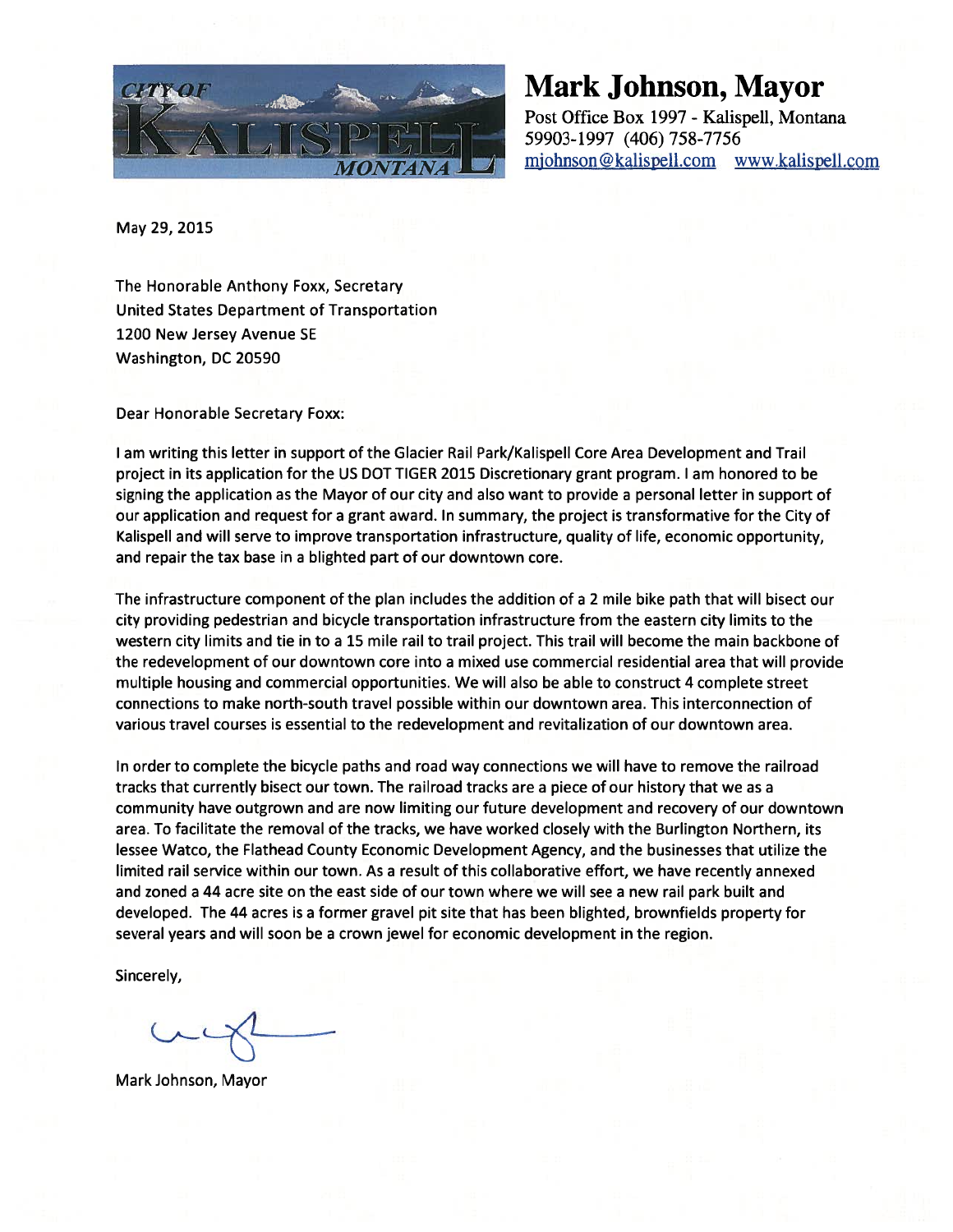

City of Kalispell OFFICE OF THE CITY MANAGER

201 First Avenue East Kalispell, MT 59903

May 29, 2015

Secretary Anthony Foxx U.S. Department of Transportation 1200 New Jersey Avenue SE Washington, DC 20590

Dear Mr. Foxx,

Please accept this letter of support on behalf of the City of Kalispell for the Kalispell Rail Park application for TIGER grant funding.

The City of Kalispell and Flathead County Economic Development Authority have been partnering on a multi-faceted development that includes the development of a rail park that will enhance the rail-served industry sector in the region and the development of a corresponding pedestrian/bicycle path that provides a much needed alternative transportation model that connects our citizens to needed destinations in a safe and accommodating system throughout our downtown area.

Through an area-wide community planning effort, the establishment of this rail park and resulting downtown redevelopment has been identified as key components to the region's future. <sup>I</sup> see this project as providing greater economic opportunities through enhanced rail and the provision of access to fundamental amenities for all demographics of our community that improves the livability and quality of life for our community.

The addition of the TIGER grant would allow us to leverage existing commitments from the City of Kalispell, Flathead County Economic Development Authority, and BNSF Railway to complete the proposed project and begin realizing the important community benefits, including the reclamation of underutilized land adjacent to the project areas through private investment.

This is an exciting project, and one that <sup>I</sup> am pleased to support as it provides very beneficial outcomes through the leveraging of partnerships at the private, local, state and federal level.

Jaraun

Doug Russell Kalispell City Manager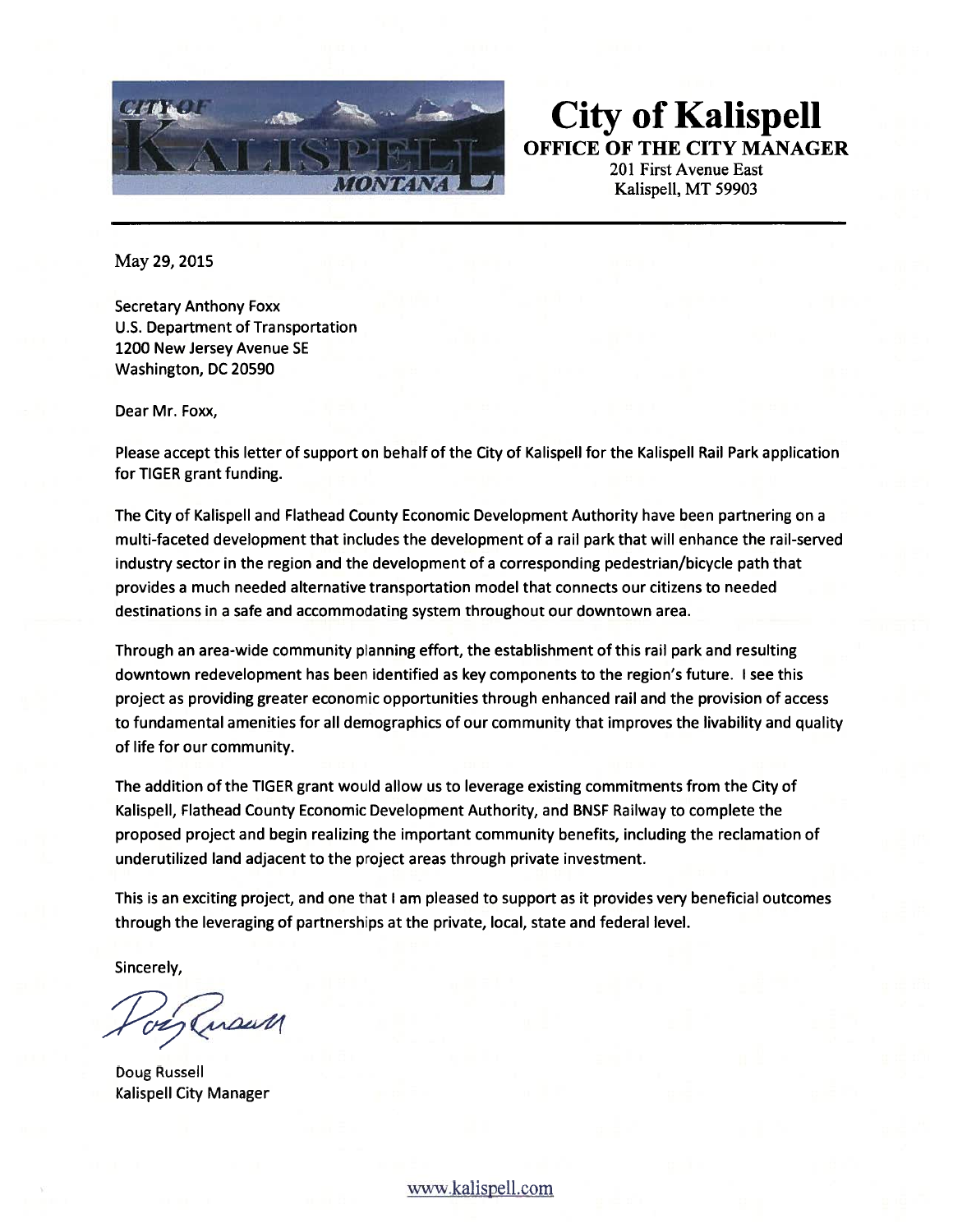

Post Office Box 1997 - Kalispell, Montana 59903 Telephone: (406) 758-7756 www.kalispell.com citycouncil@kalispell.com

The Honorable Anthony Foxx, Secretary United States Department of Transportation 1200 New Jersey Avenue, SE Washington, DC 20590

May 29, 2015

Dear Sir,

<sup>I</sup> am a twenty seven year veteran of the Kalispell City Council and in all of my experiences <sup>I</sup> have never seen a more invigorating project for the wellbeing of this city than the "Glacier Rail Park/Kalispell Core Area Development and Trail".

We are a tourist town as well as the commercial and governmental center of Flathead County. As a result we service a wide area commercially and enhance so many travelers' experience when they come to visit Glacier National Park. This project will enhance the uniqueness of our downtown in so many positive ways.

We anticipate a great many added and enhanced retail businesses in the core area. We will relocate businesses that have long since outlived their location in the middle of the city and replace them with retail and entertainment related businesses that will encourage shoppers and the like to stay and enjoy the surroundings.

It will be much easier to get around with additional north/south through streets being made available when the railroad tracks are removed. With the railroad property becoming available, a wide band of real estate can be repurposed to become the centerpiece of the city. Transportation opportunities for cars, pedestrians, bicycles and other forms of transportation will be increased with the onset of an east/west corridor completely across town. This is of special advantage to me because <sup>I</sup> am now confined to an electric powered scooter. <sup>I</sup> can only imagine the joy of leaving my house in the west edge of town and motoring across town through greenery along year long maintained pedestrian paths past grocery stores, doctors' offices and any other community service <sup>I</sup> may need.

The community has embraced this project with an anticipation and enthusiasm that <sup>I</sup> have never seen in my time on council. Outside companies are following our progress with a great deal of interest, wanting to take advantage of such an obvious positive opportunity. All players, including Burlington Northern Santa Fe Railroad, Cenex, the City of Kalispell and others have all shown interest in pursuing this concept.

The contribution of the TIGER Grant funds to this project will allow us to continue this momentum so that we may see a revitalization of Kalispell while these advantages are in place. Please accept this letter as <sup>a</sup> hearty endorsement of the investment of TIGER funds into the Glacier Rail Park/Kalispell Core Area Development and Trail project.

Jem Ackinson

Jim Atkinson Ward 3 City Councilman City of Kalispell, Montana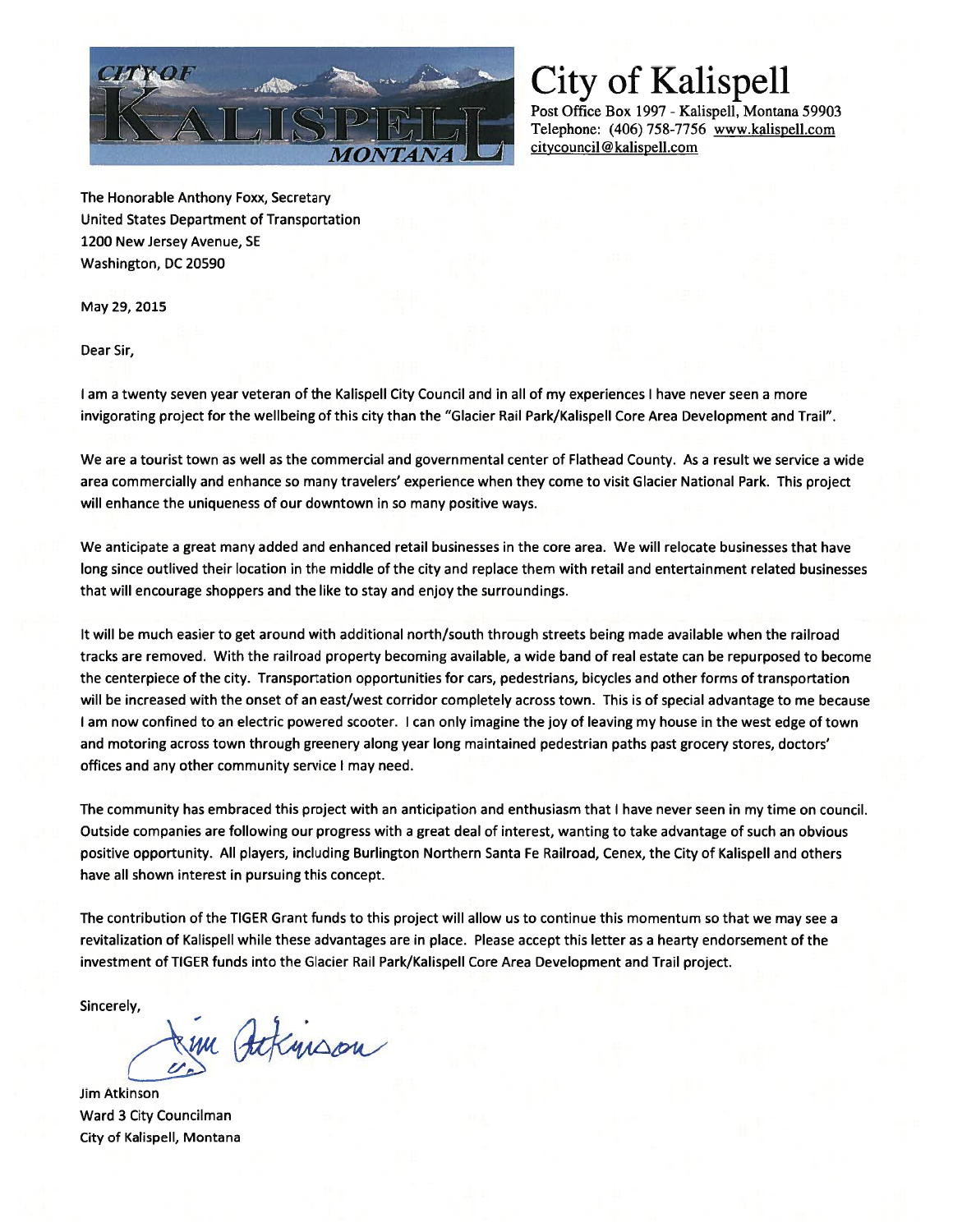

Post Office Box 1997 - Kalispell, Montana 59903-1997 Telephone (406) 758-7701 Fax - (406) 758-7758

June 1, 2015

The Honorable Anthony Foxx, Secretary U.S. Department of Transportation 1200 New Jersey Avenue, SE Washington, DC 20590

Re: Glacier Rail Park/Kalispell Core Area Development and Trail Project

Dear Secretary Foxx,

On behalf of Ward 1 of the City of Kalispell, I am sending this letter in support of the Glacier Rail Park/Kalispell Core Area Development and Trail project application for which the City of Kalispell and Flathead County Economic Development Authority (FCEDA) are requesting National Infrastructure Investments (TIGER VII) grant funding.

A \$10 million investment of TIGER funds in this existing project will leverage over \$11.1 million in local, nonfederal match contributed by the City of Kalispell, FCEDA and BNSF Railway to bring Glacier Rail Park and Kalispell's downtown and Core Area to their fullest potential for economic growth.

TIGER grant funds will expedite the growth and redevelopment of the Kalispell Core Area and development of the Glacier Rail Park, in turn creating a location for existing businesses to consolidate operations and increase rail traffic use and for new and relocating businesses to improve efficiencies and cut costs while expanding their rail use. Flathead County Economic Development Authority has been planning and preparing to create a rail served industrial park for over ten years, purchasing property and setting aside funds to prepare for an opportunity that will truly benefit businesses and communities throughout northwest Montana. Significant strategic and financial partnership between the City of Kalispell, Flathead County Economic Development Authority, BNSF Railway, Mission Mountain Railroad/Watco Companies and Cenex Harvest States (CHS) has already taken place and will continue as the project ensues.

My ward and <sup>I</sup> ask for your approval of this grant application as the investment in infrastructure will enhance the economic vitality of our community. The development will encourage businesses to invest in their own growth resulting in the creation of jobs, diversity in the economy and a broader tax base.

Cart ardy

Sandy Carlson Kalispell City Council Member Ward 1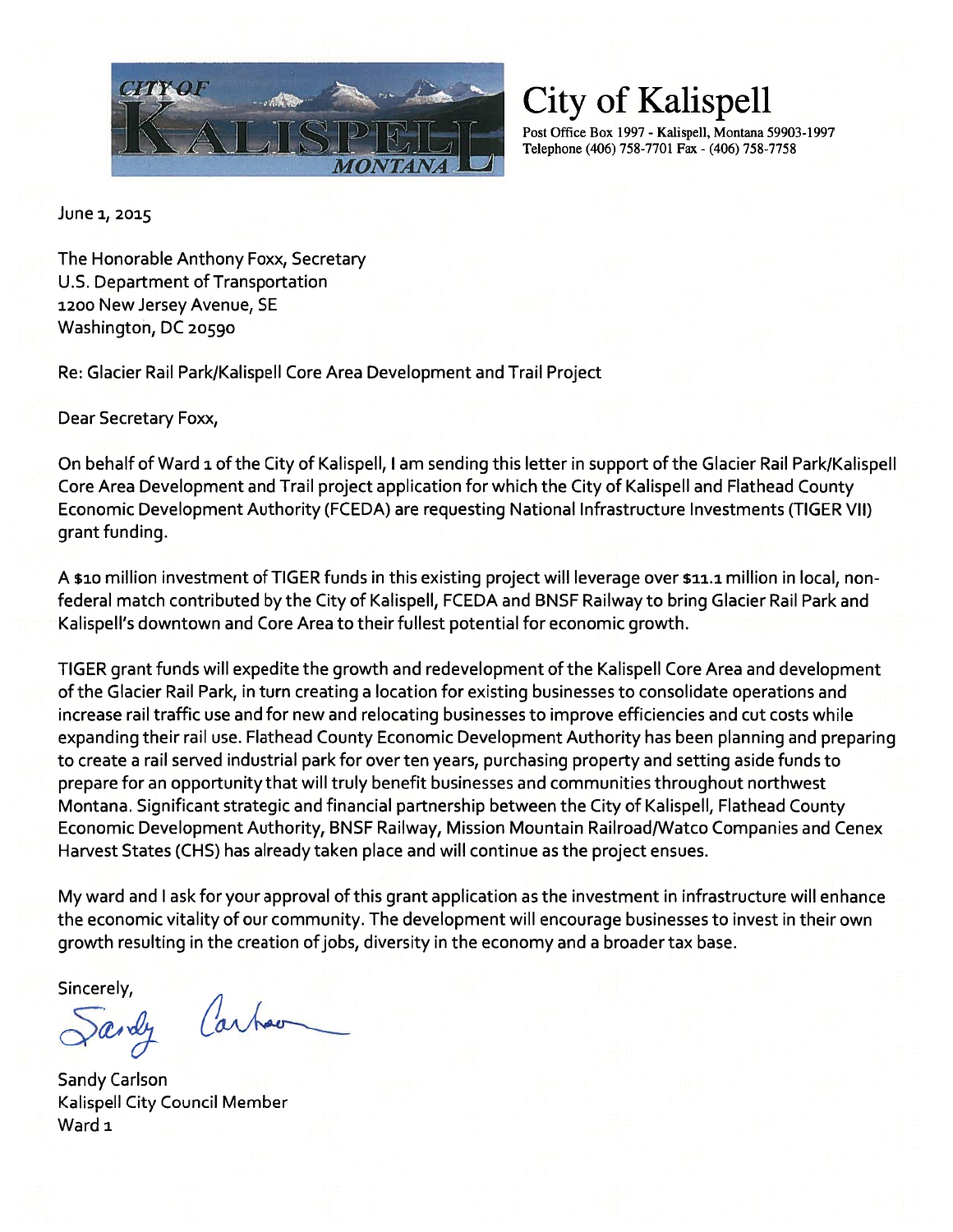Chad Graham Kalispell City Council Member<br>Ward 2 Kalispell City Planning/Zoning Commission, Chairman

The Honorable Anthony Foxx, Secretary United States Department of Transportation 1200 New Jersey Avenue, SE Washington, DC 20590

Glacier Rail Park/Kalispell Core Area Development and Trail

Dear Secretary Foxx,

I am writing this letter to express my continued support for the US DOT TIGER 2015 discretionary grant for the Glacier Rail Park/Kalispell Core Area Development and trail project. The city of Kalispell has applied for a requested amount of <sup>10</sup> million dollars to help in funding this project. There is currently a significant match from the City of Kalispell, Flathead County Economic Development Authority and BNSF Railway for at total of \$11,175,375. As chairman of the Kalispell Planning Board/Zoning Commission I have had the opportunity to see this project in its beginning to where it is today. As a Councilman I and other members of Council have traveled to Washington DC two years in a row speaking on its behalf. In the letter below I have listed a few areas that this project will benefit all parties involved.

First, running through the center of Kalispell are rail tracks bisecting the town in two, creating safety concerns for traffic flow and shutting off pedestrian travel. Emergency services are affected when trains are traveling through town to turn around or serve our one rail user. These Rail tracks are creating an identity crisis for this area of Kalispell that it cannot break free from without the removal of the tracks.

Upon removal of the tracks and completion of the Glacier Rail Park our only rail served business will be moved to the new Glacier Rail Park and consolidate all of its business in this area removing dangerous transportation of goods through downtown Kalispell. It will also provide a place for the trains to turn around and allow for all of the old rail crossing to be reopened allowing much more North to South traffic flow though the city.

Second, as the tracks are removed Kalispell can redevelop creating an identity of a Mixed Used pattern. The old rail tracks will be converted to trails and bike paths for pedestrian friendly travel particularly the elderly who live in close proximity that may not be able to drive. New uses will feel confident about developing in the area turning a blighted area into a bright area with new social scenes, residential living and shopping. As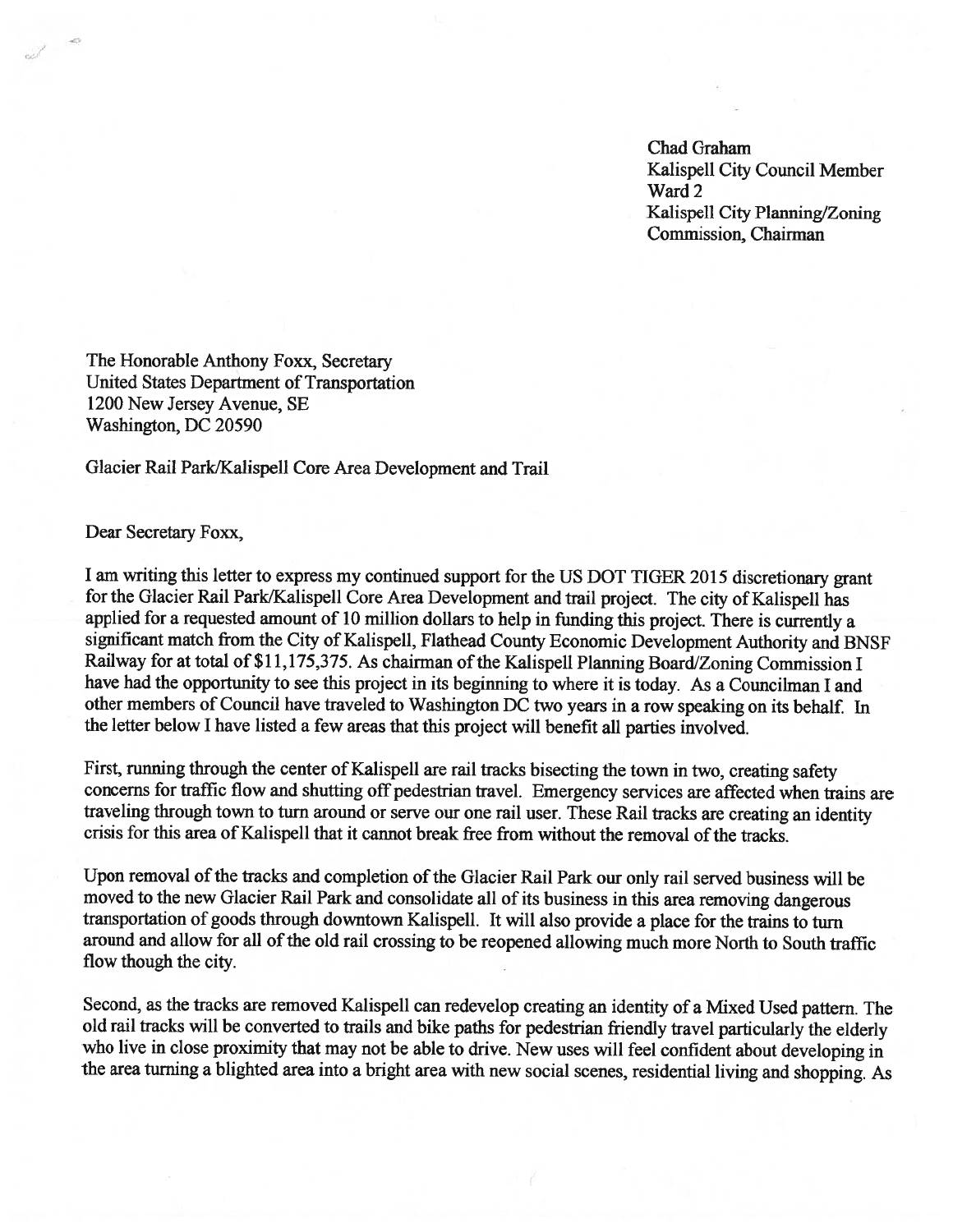blight is removed and redeveloped property values will begin to recover and tax revenues will increase to the City, County, State, and Federal Government.

Third, the Economic Growth for this area will be great as the rail par<sup>k</sup> develops, jobs will be created. Not only construction of the park but ongoing permanent jobs at the park and with its new users. New users will be attracted to being able to have goods shipped by rail to their business and others will benefit from loading dock pickup. I look at this project as having a great ongoing return of investment for all parties involved as tax revenue increases and more jobs are created.

On <sup>a</sup> personal note, <sup>I</sup> grew up in Kalispell and have lived here for <sup>35</sup> years. <sup>I</sup> have seen how our core area has diminished over time and how the rail tracks in the city have become obsolete. The great thing is that we are now finally on the fringe of being able to effect change in this area and breath life back into our great town, Kalispell, again.

Thank you for your time and consideration for this project,

Madeforbe

Chad Graham Kalispell City Council Memeber Ward 2

 $\mathcal{L}$ 

Kalispell Planning Board/Zoning Commission, Chairman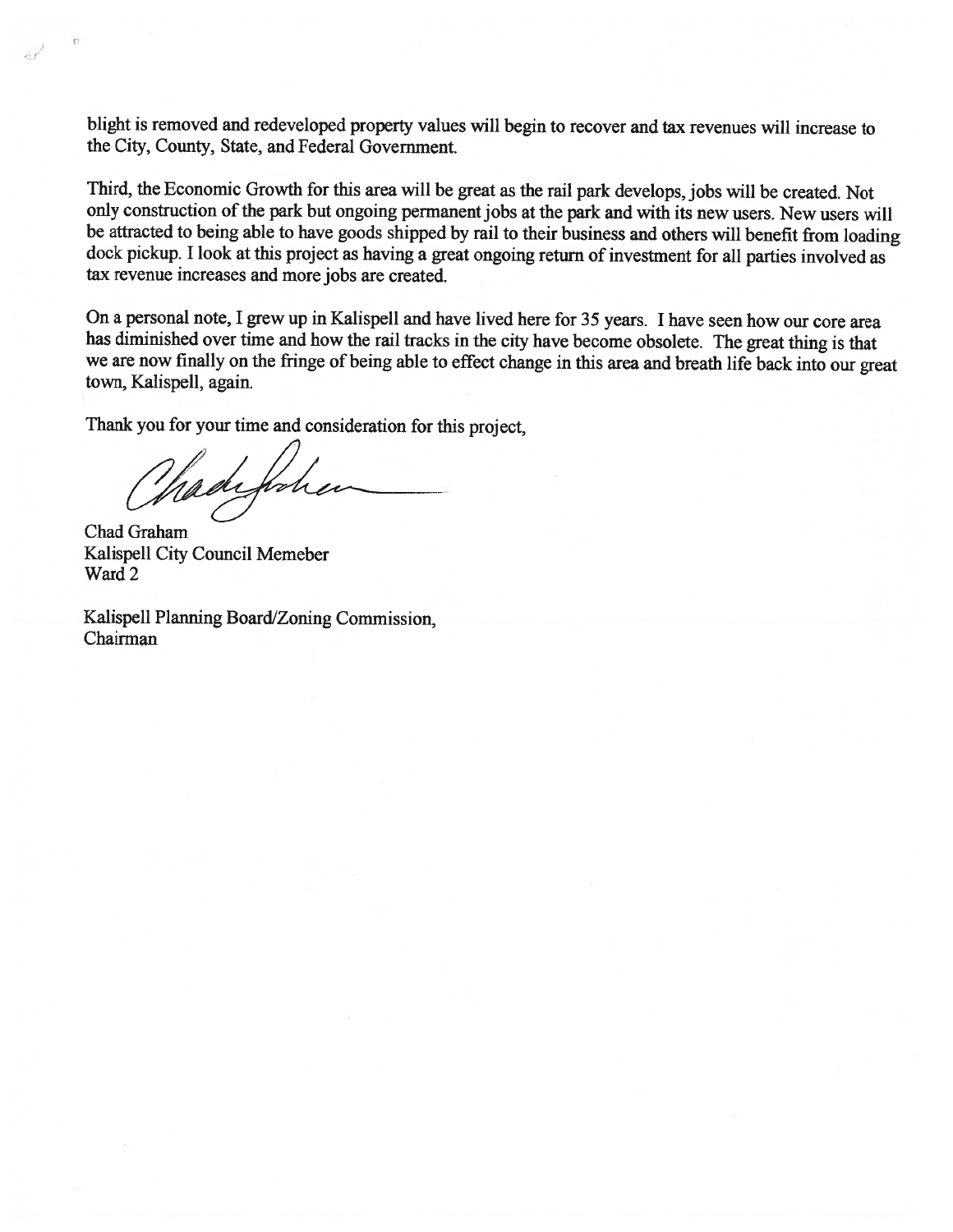#### Phillip Guiffrida Ill

Council Member, Ward 4 City of Kalispell 201 FirstAvenue East Kalispell, MT 59901

March 29, 2015

The Honorable Anthony Foxx United States Secretary of Transportation 1200 New Jersey Avenue, SE Washington, DC 20590

#### Dear Secretary Foxx:

It is with great pleasure that I submit this letter of support for the Glacier Rail Park / Kalispell Core Area Development and Trail project. I have had the great honor of working on this project since its inception as both an appointed member ofthe Kalispell City Planning Board and an elected member ofthe Kalispell City Council. Throughout my tenure in City Government I have not seen a more important project. The conceptual planning has brought our City together making this project a priority at all levels in our community. This project has also seen the highest level of public support from the citizens of Kalispell. With your help utilizing Transportation Investment Generating Economic Recovery funding this project will transform the City of Kalispell for the better sending us down the road of economic recovery which is vital for our future success.

As an elected member of City Government return on investment is very important to me. I look for projects that will benefit the community, not only in the short term but into perpetuity. Together we have an opportunity to complete a project that will generate economic recovery by creating an industrial rail park, removing two miles ofrailroad track which will be turned into a pedestrian trail, and completing four street connections that have been dividing our City's core area for decades. This will allow industrial rail businesses to flourish sending revenue back to the United States Government and Montana State Government in the form of income tax through job creation. It will also send much needed funding to the School Districts, County, and City in the form of property tax base increases. The opportunity created by this rail park will allow us to remove miles of railroad track which will diversify transportation by creating pedestrian trails and street connections through a blighted area of our City. This revitalization will generate further economic recovery and a stronger return on initial investment. More importantly it gives us the revenue at the local level to operate and maintain the new infrastructure created by the project into the future insuring that a one-time grant will have a lifetime of benefits.

On behalf of myself and my constituents I would like to thank you for your consideration of our Transportation Investment Generating Economic Recovery grant request. Together with your support we can generate economic recovery that diversifies our transportation infrastructure improving access, opportunity, and safety in our community.

Sincerely,<br>*Alth Alth L* 

Phillip Guiffrida III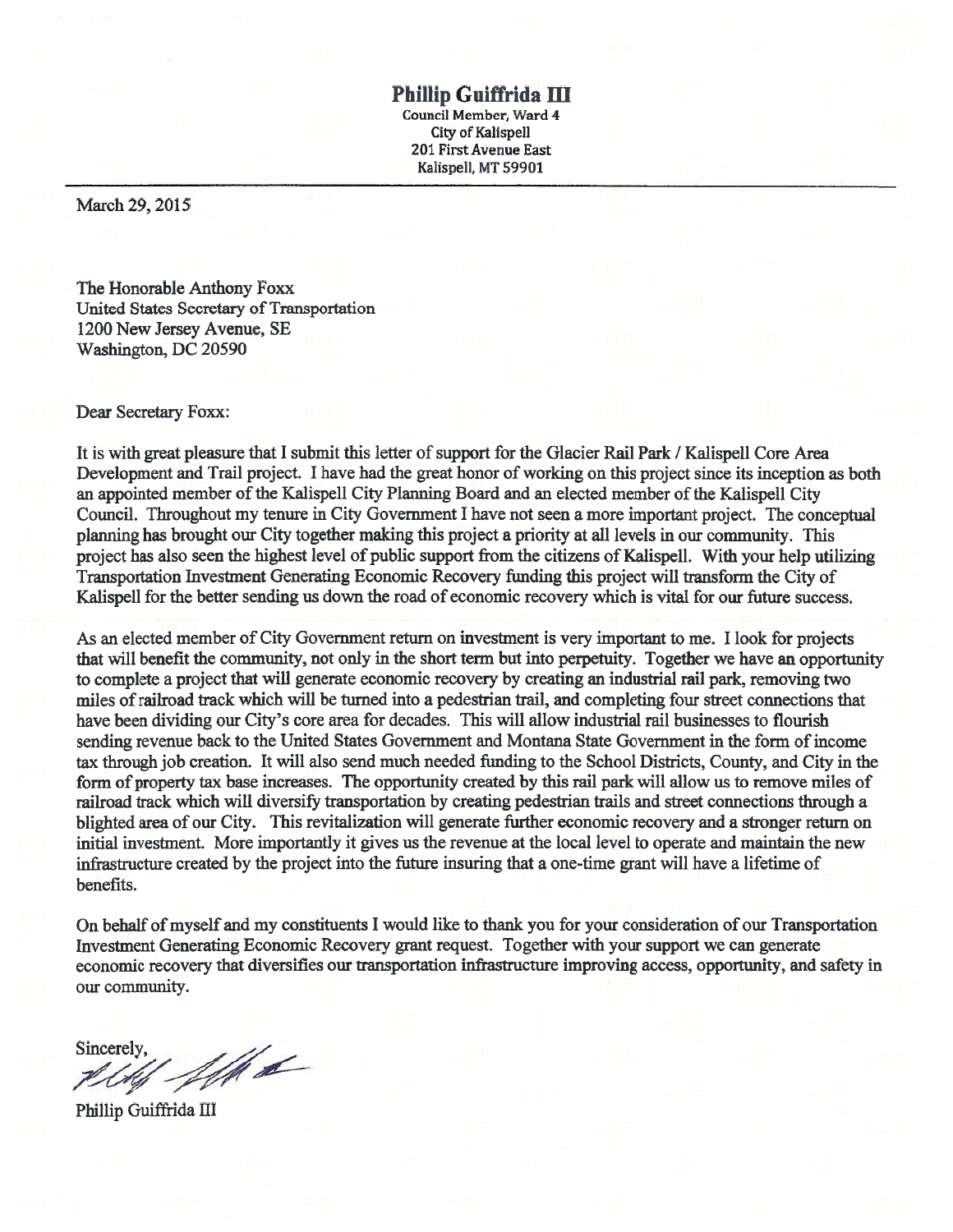

City of Kalispell Post Office Box 1997 - Kalispell, Montana 59903 Telephone: (406) 758-7701 Fax: (406) 758-7758

June 1, 2015

The Honorable Anthony Foxx, Secretary US Department of Transportation 1200 New Jersey Avenue, SE Washington, DC 20590

Dear Secretary Foxx,

It is my pleasure as a City of Kalispell Council Member, to express support for the Glacier Rail Park/Kalispell Core Area Development and Trail project application to the US Department of Transportation TIGER 2015 grant request in the amount of \$1OM.

This project will build the new Glacier Rail Park at the reclaimed gravel pit east of Kalispell, relocating rail-service for Kalispell's last rail-served businesses to the rail park. It also converts the old rail line through Kalispell into a 2-mile bike and pedestrian trail which creates a safe, alternative transportation corridor that connects citizens of this economically disadvantaged section of the community to work and education opportunities. Additionally, this project allows for redevelopment of 44 acres of vacant, blighted, brownfields properties creating new vitality in the center of the community.

The Glacier Rail Park/Kalispell Core Area Development and Trail project will build and diversify this economy: the Glacier Rail Park will grow and strengthen the economy of the region and nation as it improves the freight transportation system reaching across the nation and into Canada; development of the Kalispell Core Area and Trail will reinvest in the local economy and create alternative transportation for our residents at every stage of life and from every socio economic level.

My constituents and <sup>I</sup> are excited about this project and the numerous ways that the Glacier Rail Park/Kalispell Core Area Development and Trail project will transform and improve this area's quality of place and economy. Please support the Glacier Rail Park/Kalispell Core Area Development and Trail project funding request.

Sincerely, The contract project runding

Tim Kluesner Kalispell City Council Member, Ward 4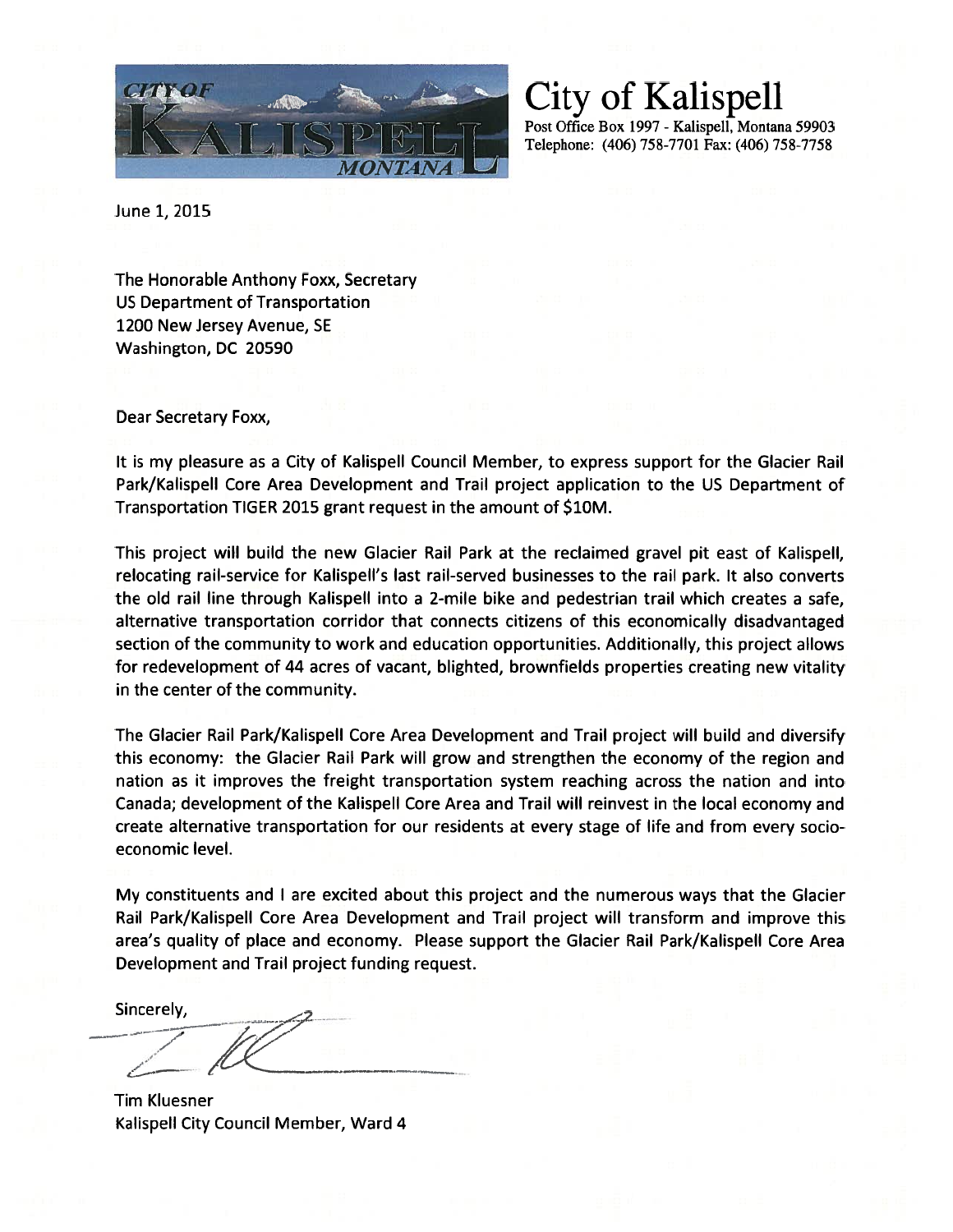

Post Office Box 1997 - Kalispell, Montana 59903-1997 Telephone (406) 758-7701 Fax - (406) 758-7758

June 1, 2015

The Honorable Anthony Foxx, Secretary U.S. Department of Transportation 1200 New Jersey Avenue, SE Washington, DC 20590

Dear Secretary Foxx,

I write in support of the Glacier Rail Park/Kalispell Core Area Development and Trail project for which the City of Kalispell and the Flathead County Economic Development Authority are requesting \$10 million in Transportation Investment Generating Economic Recovery (TIGER VII) grant funding.

As a lifelong resident of Kalispell and former downtown family business co-owner, I understand the importance that the TIGER VII grant will provide this project. The development of a multiuse trail in place of railroad tracks will allow for walkability and safe pedestrian access to downtown and Core Area businesses. This project will also drive job creation and allow for the redevelopment of 44 acres of vacant, blighted, brownfields properties creating new vitality in the center of the community

My constituents and I wholly support this project and continue to support the City of Kalispell in their efforts to strengthen our downtown and Core Area; we thank you for your consideration.

when P. Saver

Wayne Saverud Ward 2 Kalispell City Council Member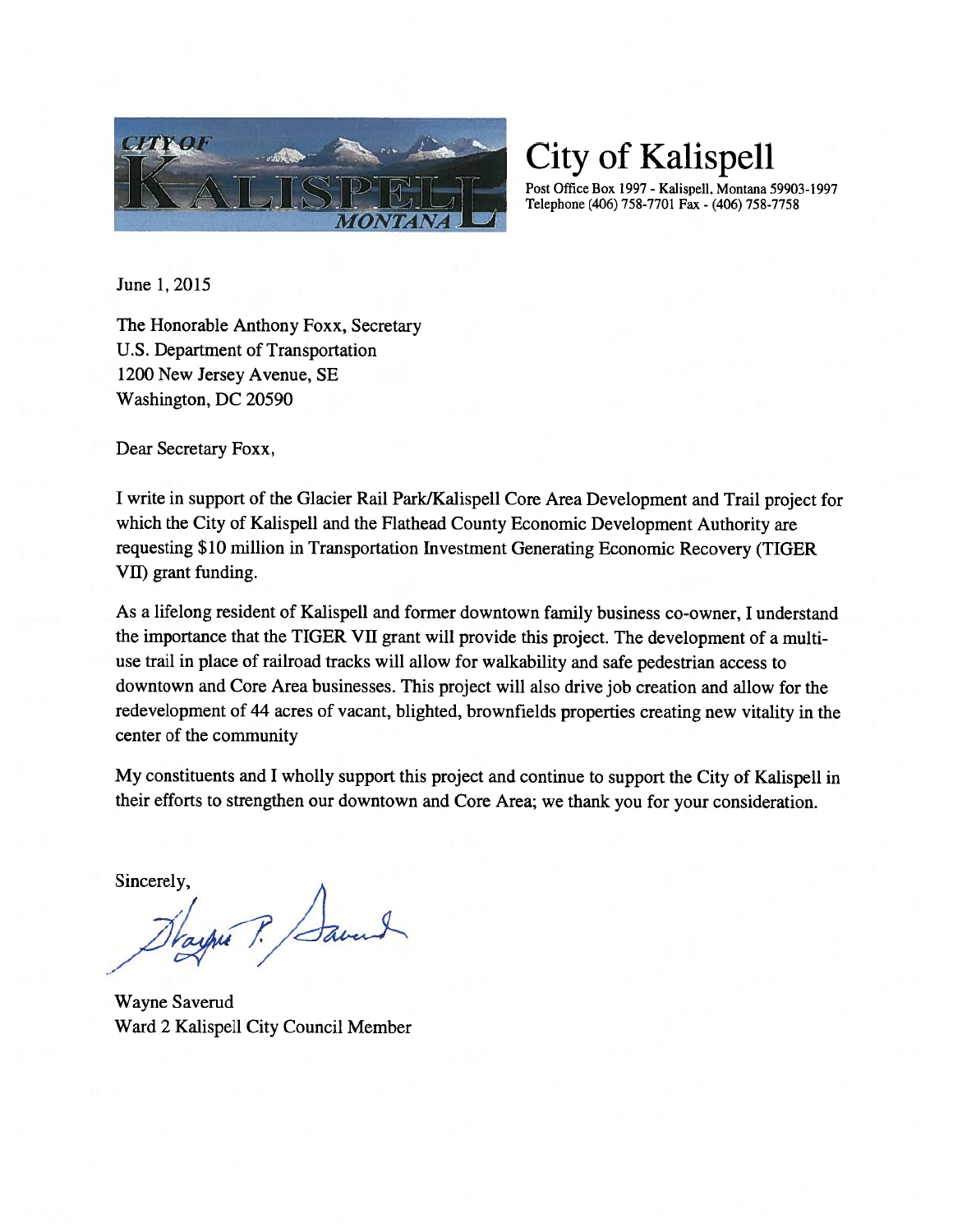## **KALISPELL FIRE DEPARTMEN**

Dave Dedman – Fire Chief Politics Chief Politics and American Chief Politics and Politics and Politics and Politics and Politics and Politics and Politics and Politics and Politics and Politics and Politics and Politics an Jon Campbell – Assistant Fire Chief 312 First Avenue East 312 First Avenue East 312 First Avenue East 312 First Avenue East 312 First Avenue East 312 First Avenue East 312 First Avenue East 312 First Avenue East 312 First Cec Lee - Executive Secretary



Phone: (406) 758-7760 FAX: (406) 758-7777

5/26/2015

The Honorable Anthony Foxx, Secretary United States Department of Transportation 1200 New Jersey Avenue, SE Washington, DC 20590

RE: Glacier Rail Park/Kalispell Core Area Development and Trail

Dear Mr Foxx,

On behalf of the Kalispell Fire Department, I am sending this letter in support of the Glacier Rail Park/Kalispell Fore Area Development and Trail application, for which the City of Kalispell and the Flathead County Economic Development Authority are requesting Transportation Investment Generating Economic Recovery (TIGER) grant funding.

The requested \$1 OM TIGER grant request along with the \$11 .2M non-federal match will be funding a project to build the new Glacier Rail Park; move rail-service for Kalispell's last rail-served businesses to Glacier Rail Park; convert the old rail line through Kalispell into a 2-mile bike and pedestrian trail creating a safe, alternative transportation corridor that connects the citizens of Kalispell and local area to work and educational opportunities; and allow for the redevelopment of approximately 44 acres of vacant, blighted, Brownsfields properties creating new vitality in the center of the community.

The City of Kalispell Fire Department is supportive of this project because of its direct safety improvements for the community. The proposed location of volatile projects including propane, gasoline and fertilizers at the proposed buffered Glacier Rail Park is much preferred to the current situation. To date in Kalispell, fertilizer facilities, for instance, are located only on block from residential neighborhoods. The existing rail-service divides the City of Kalispell in two by crossing multiple arterial roadways and Hwy 93. These roadways are primary routes for fire and EMS response. This poses a challenge and a possible delay for emergency response from one side of the city jurisdiction to the other.

Dave Dedman Kalispell Fire Chief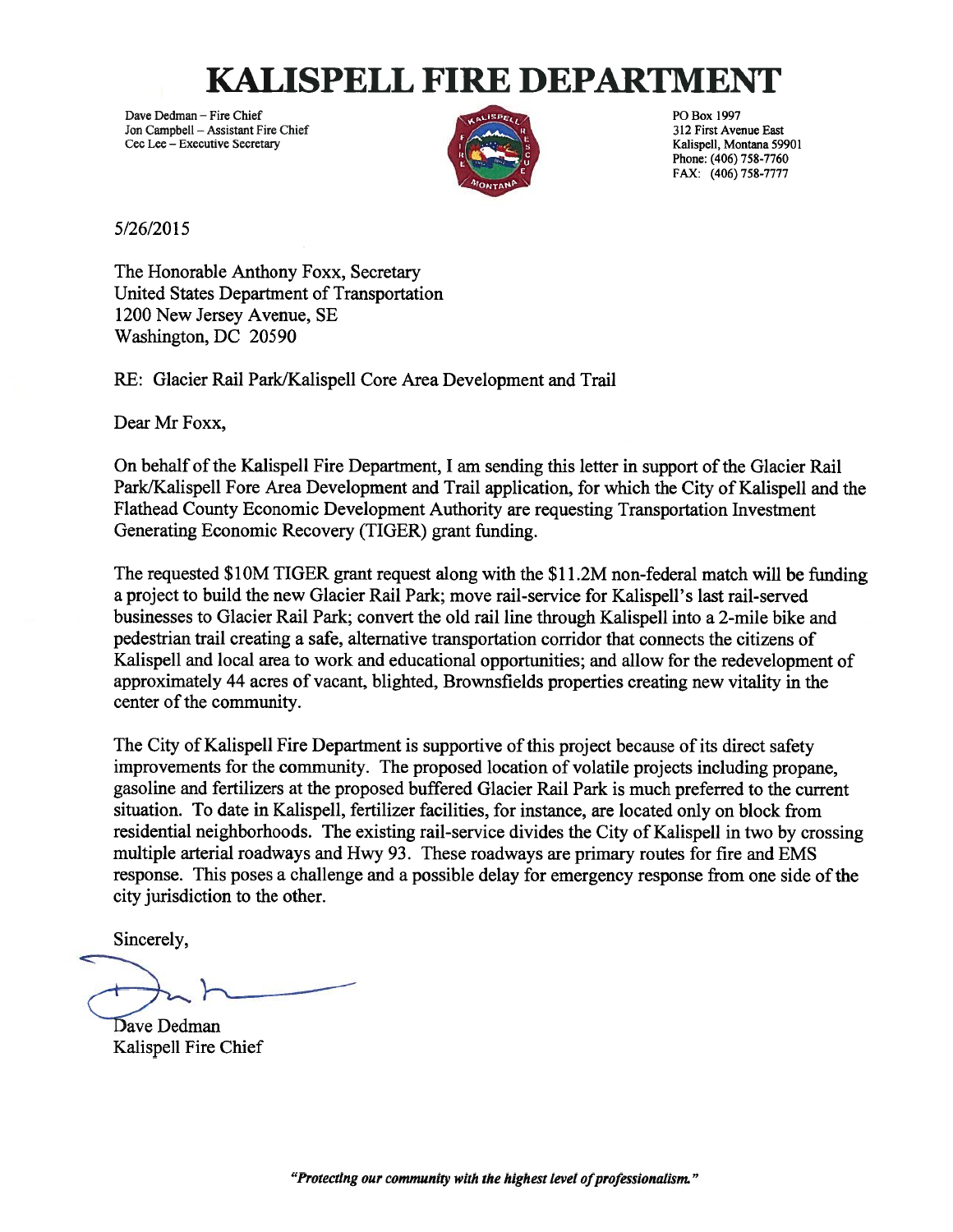

Planning Department  $201$  1<sup>st</sup> Avenue East Kalispell, MT 59901 Phone: (406) 758-7940 Fax: (406) 758-7739 www.kalispell.com/planning

May 27, 2015

US Secretary Anthony Foxx U.S. Department of Transportation 1200 New Jersey Avenue, SE Washington, DC 20590 RE: Project Name/TIGER VII Grant Application

### Subject: Glacier Rail Park & Kalispell Core Area Development and Trail/TIGER VII Grant

Dear Mr. Foxx:

The City of Kalispell Planning Department is writing in support of the City of Kalispell and the Flathead County Economic Development Authority's TIGER 7 grant application to accomplish four major goals: Develop a rail-industrial park on what was previously a gravel extraction site for 70 years; relocate the two remaining existing rail-users from downtown Kalispell to the new rail park; abandon the existing rail line through Kalispell that now severs the city; and then develop a new multi-use trail connecting the downtown core area of the city with the rail industrial park.

This project is well supported in the city's planning documents and long range community goals. The Kalispell City Council in December, 2012 adopted the Core Area Plan supporting the re development of downtown Kalispell. The Kalispell Core Area Plan was the result of working with 450 property owners, representing over 1,300 properties in the core area of Kalispell. This 364 acre neighborhood was the focal point of a Brownfield Area-Wide Planning Pilot Program grant in 2011- 2012. Staff personally met one-on-one with over 40% of the property owners representing 60% of the land area. In addition, 5 sets of community meetings were held and six newsletters were sent out to update the general populace. The chief cornerstone of that plan, supported overwhelmingly by both the citizenry and elected officials in Kalispell, is the creation of a rail-industrial park on the east side of Kalispell which would allow existing rail-served businesses in Kalispell a place to relocate and then would allow the removal of the railroad tracks within the downtown core area, with the cap stone being the redevelopment of the rail bed into a multi-use trail. This trail then would serve to provide connection and access to the downtown, to the new rail industrial park, to the medical center, community college and our neighborhoods in an area that previously was isolated by rail lines located at the end of a branch line. The following goals and policy excerpted from the plan states this:

Goal 1 – Relocation of the railroad tracks from the Kalispell Core Area.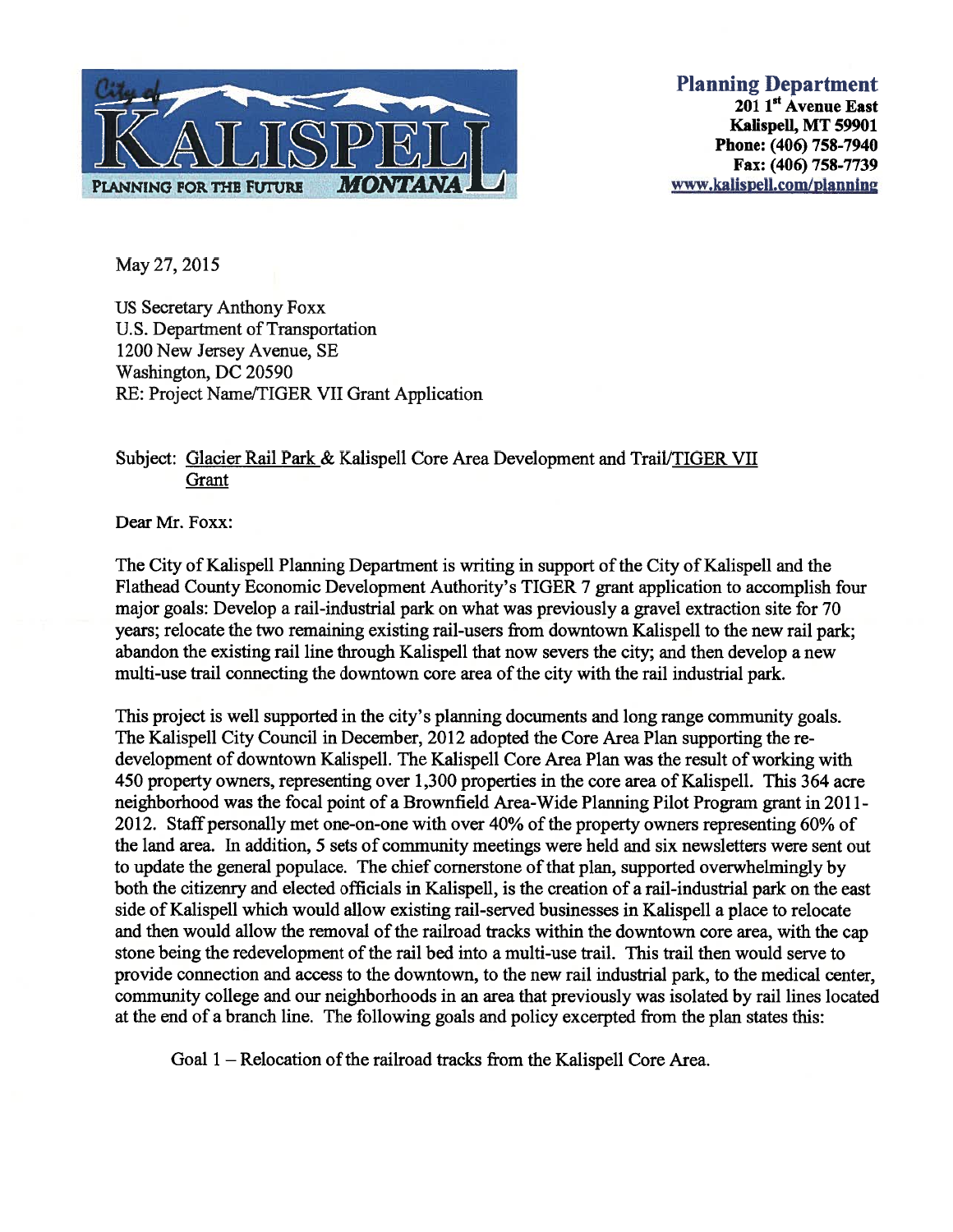Goal  $2 - A$  multi-use trail replacing the existing rail route connecting the rail industrial park with the downtown and neighborhoods to the west.

Goal 3 — A circulation system that encourages increased north-south connections now blocked by the existing rail.

Policy <sup>1</sup> — Work with the railroad to develop a seamless program to remove the tracks and provide a new rail terminus at the Flathead County Economic Development Authority (FCEDA) rail industrial park.

The proposed \$2lM investment in rail, road and utility infrastructure to develop the Kalispell Rail Park for tenants will leverage the area's access to the BNSF rail line, resulting in job creation and the more efficient use of both public and private resources. A \$10M investment of TIGER funds in this existing project will leverage \$11.1M or more in funds from private, county BNSF Railroad and other private sources to bring this recently purchased property to its fullest potential for economic growth. The second component of this plan is the relocation of the two rail users in downtown Kalispell to the rail park, in order to facilitate the removal of track currently strangling the downtown area, and hampering new and appropriate development while providing an appropriate location for industrial development.

The rail industrial park on the east side of Kalispell is being located in an area that has long been planned for industrial activity in both the Kalispell Growth Policy and the Kalispell Growth Policy Future Land Use Map. The property lies inside the city limits, is zoned Industrial and the industrial park development plat has been approved by the Kalispell Planning Board in anticipation of full development of the rail park.

Removal of the "rail barrier" and construction of the two miles of connecting trail will help to fully integrate pedestrian traffic movement throughout the city and connect east and west Kalispell. The new rail park will be connected to residential areas. Residential areas will be connected to the downtown and to Woodland Park, the city's largest park. Additionally, pedestrian traffic will be able to flow across the previous "rail barrier" which will be enhanced by the development of 4 complete street connections extending north-south across this area.

In closing the City of Kalispell and specifically the Kalispell Planning Department is ready to respond to expedite this project in order to make this worthy project a reality.

Domes R Jent

Thomas R. Jentz, Director Kalispell Planning Department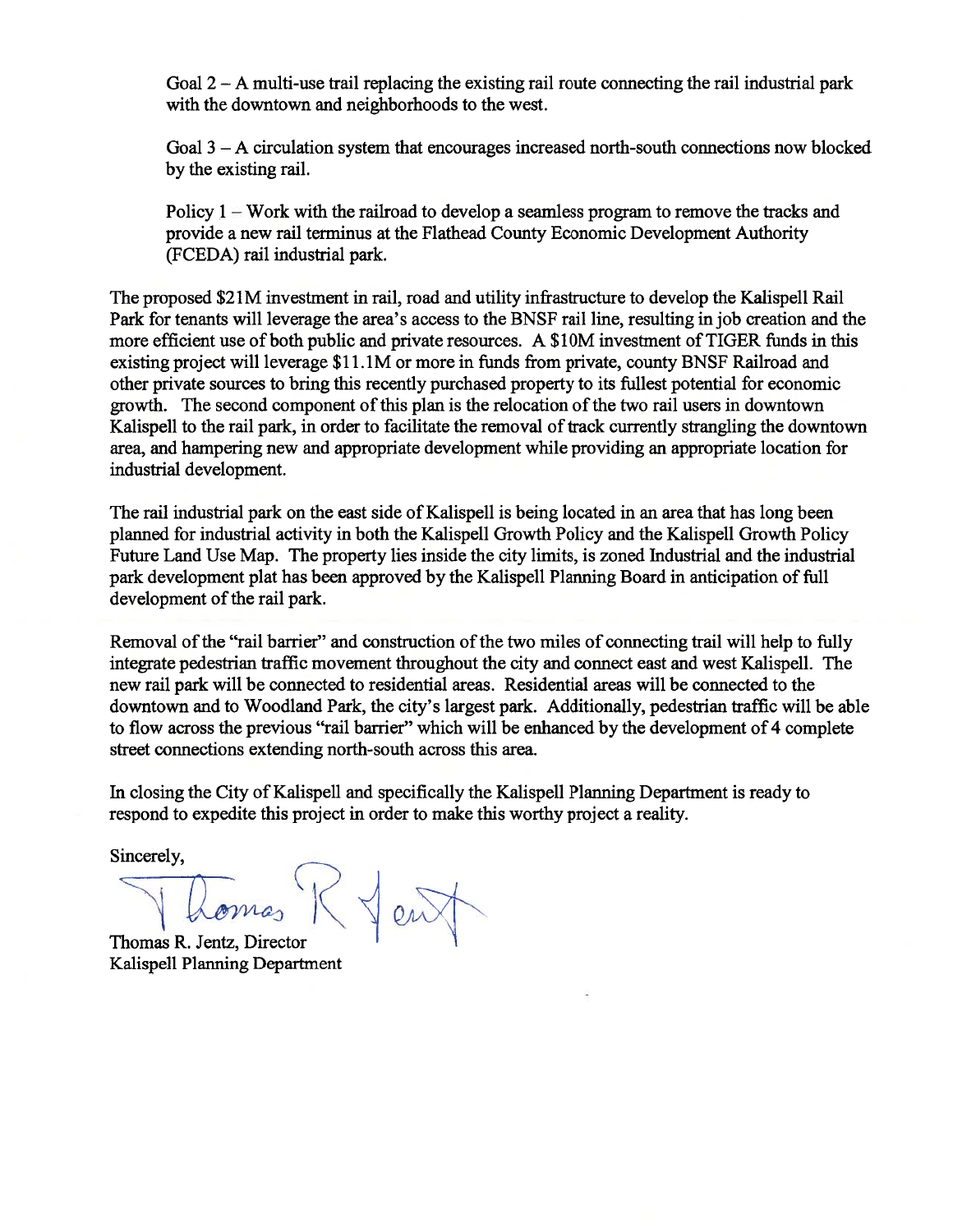### KALIsPELL PoLIcE DEPARTMENT



312 <sup>1</sup> AvE EAST — P0 Box 1997 — KAUSPELL, MT 59903 TELEPHoNE (406)758-7780— FAx (406) 758-7799 E-MAIL - KPD@KALISPELL.COM

Striving to Evceed Expectations'

5-26-15

Honorable Anthony Foxx, Secretary United States Department of Transportation 1200 New Jersey Avenue, SE Washington, DC 20590

Mr. Foxx,

The City of Kalispell has requested a grant for the "Glacier Rail Park/Kalispell Core Area Development and Trail" project that will relocate a rail line that currently travels right through the middle of Kalispell. This current rail line travels east/west and divides Kalispell into north and south halves. Our city only has six access points which vehicular traffic can cross the tracks. When trains travel through our city they will often block some or all of these access points for 5- 10 minutes at a time. This prevents traffic, including emergency vehicles, from crossing the tracks. This creates a lot of concern for our department. When emergencies are occurring in the north half of Kalispell, police units responding from the station, or anywhere on the south half of town, are unable to cross the tracks until the trains clear the roadways. The same happens when officers are on the north half of town and emergencies arise on the south half.

The current rail lines also back traffic up to the point where the traffic causes congestion at two of our major intersections. This congestion leads to a decrease in traffic safety as traffic can be at a standstill in all directions.

Traffic Safety and the overall safety of our citizens would be greatly increased with the removal of the current rail lines through the middle of our city. The addition of a bike/pedestrian path would further increase the safety of bike/pedestrian traffic.

The Kalispell Police Department highly supports the Glacier Rail Park/Kalispell Core Area Development and trail project. Thank you for your consideration.

t{Jc leur<br>her

Wade Rademacher Administrative Captain